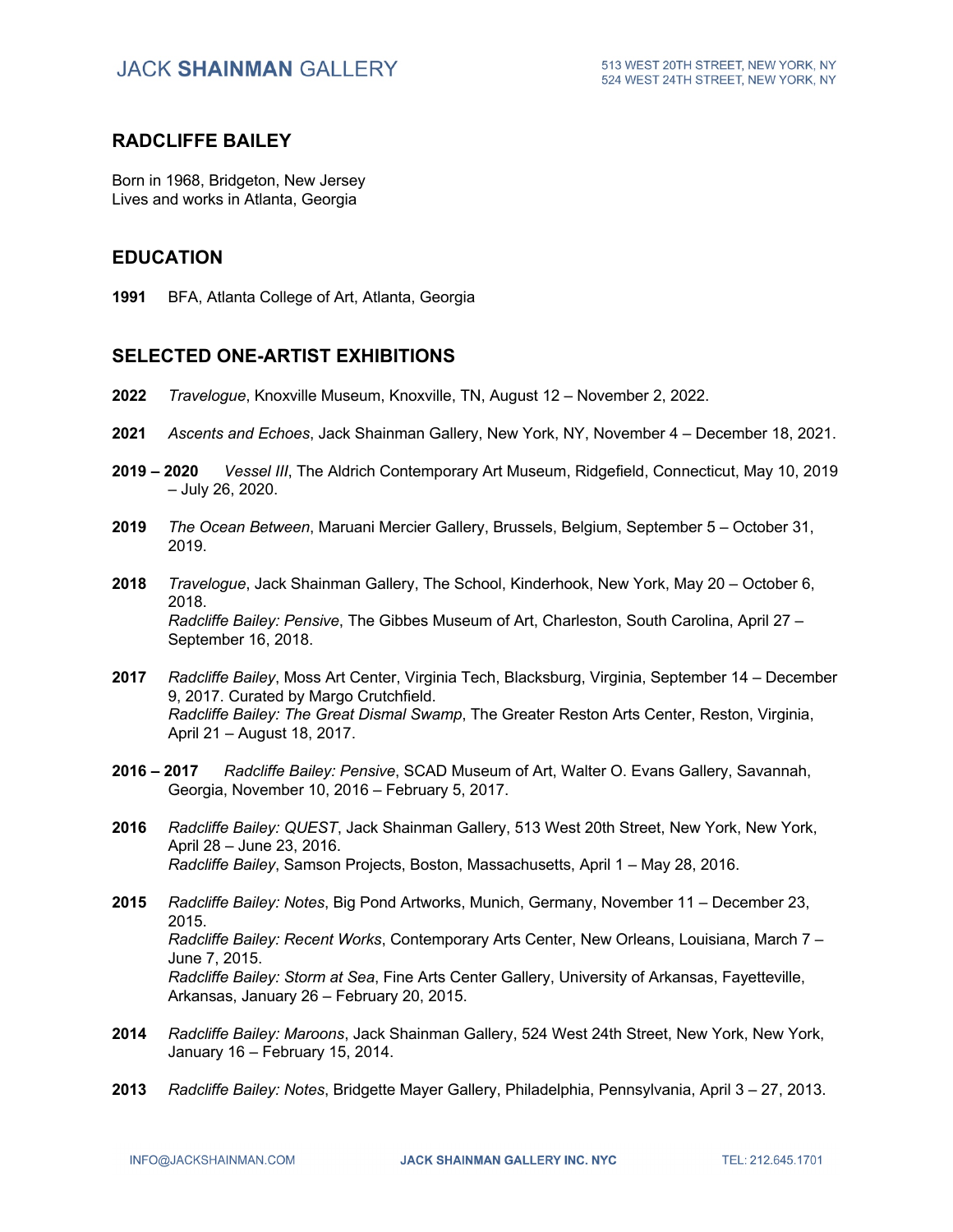- **2011 – 2012** *Radcliffe Bailey: Memory as Medicine*, High Museum of Art, Atlanta, Georgia, June 26 September 11, 2011. Traveled to: Davis Museum and Cultural Center, Wellesley College, Wellesley, Massachusetts, February 15 – May 6, 2012; McNay Art Museum, San Antonio, Texas, June 6 – September 2, 2012. Curated by Carol Thompson in consultation with Michael Rooks. Catalogue.
- **2011** *Radcliffe Bailey: Outer Spaceways*, Jack Shainman Gallery, New York, April 21 May 21, 2011.
- **2009 – 2010** *Between Two Worlds: The Art of Radcliffe Bailey*, Harvey B. Gantt Center for African American Arts & Culture, Charlotte, North Carolina, October 24, 2009 – January 10, 2010.
- **2009** *Radcliffe Bailey: Looking for Light, Traveling by Night*, Solomon Projects, Atlanta, Georgia, November 17 – September 14, 2009.
- **2008** *Radcliffe Bailey*, Arthur Roger Gallery, New Orleans, Louisiana, March 1 29, 2008. *The Prints of Radcliffe Bailey*, McNay Art Museum, San Antonio, Texas.
- **2007** *Transbluesency: Monoprints by Radcliffe Bailey*, Paulson Press, Berkeley, California, March 30 May 12, 2007. *Radcliffe Bailey*, Toledo Museum of Art, Ohio, May 4 – June 24, 2007. *Radcliffe Bailey: Altered Destiny*, Jack Shainman Gallery, New York, May 24 – June 29, 2007. *Radcliffe Bailey: In the Returnal*, Clark Atlanta University Art Galleries, Georgia.
- **2006** *Flow: Paintings and Installations by Radcliffe Bailey*, Jacksonville Museum of Contemporary Art, Florida, May 5 – August 27, 2006.

**2005** *Radcliffe Bailey: Four Corners*, Clough-Hanson Gallery, Rhodes College, Memphis, Tennessee, February 25 – March 26, 2005. *Radcliffe Bailey: From the Cabinet, Reflections of Winding Roads*, Jack Shainman Gallery, New York, November 14 – December 22, 2005. *Radcliffe Bailey: Works on Paper*, Joie Lassiter Gallery, Charlotte, North Carolina.

- **2004** *New/Now: Radcliffe Bailey*, New Britain Museum of American Art, New Britain, Connecticut.
- **2003** *New Paintings* by Radcliffe Bailey, Cheekwood Museum of Art, Nashville, Tennessee. *Radcliffe Bailey: Memory as Medicine*, Solomon Projects, Atlanta, Georgia. *Radcliffe Bailey: Recent Works*, Arthur Roger Gallery, New Orleans, Louisiana.
- **2002** *Radcliffe Bailey: Meet Me by the River*, Jack Shainman Gallery, New York, March 15 April 13, 2002. *Radcliffe Bailey: Tides*, Blaffer Gallery, Museum of University of Houston, Texas, September 21 – November 24, 2002.
- **2001** *Radcliffe Bailey: Until I Die*, Hooks-Epstein Galleries, Houston, Texas, October 27 December 1, 2001. *Radcliffe Bailey: Works on Paper*, Jan Weiner Gallery, Kansas City, Missouri. *Spiritual Migration*, Atlanta College of Art, Georgia.
- **2000 – 2002** *Radcliffe Bailey: Spiritual Migration*, Atlanta College of Art Gallery, Georgia, June 2 August 12, 2000. Traveled to: Diggs Gallery, University of North Carolina, Winston-Salem;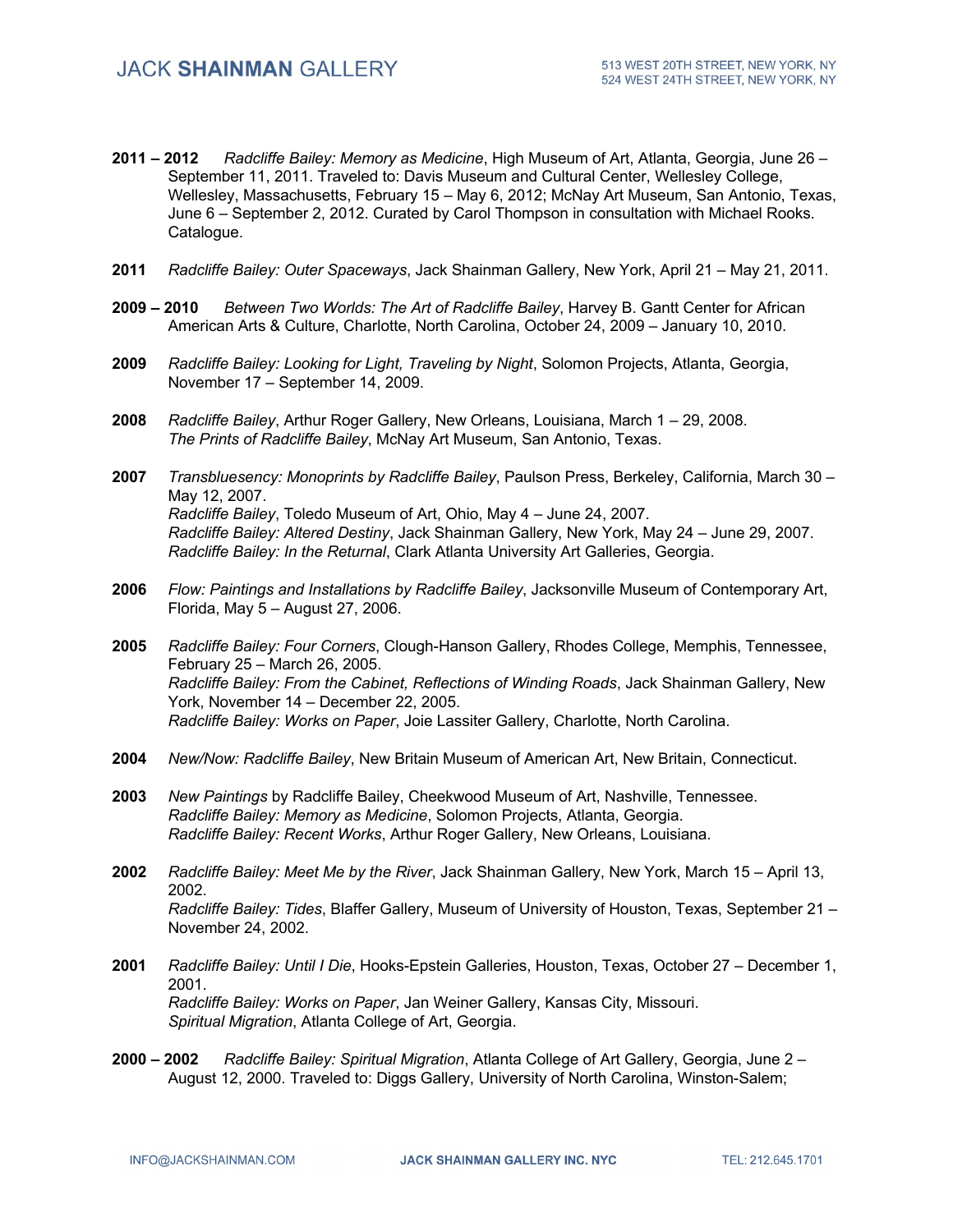Kresge Gallery, Berrie Center for Performing & Visual Arts, Ramapo College, New Jersey. Brochure.

- **2000 – 2001** *Radcliffe Bailey: The Magic City*, Birmingham Museum of Art, Alabama, October 13 December 31, 2000. Traveled to: Forum for Contemporary Art, St. Louis, Missouri, March 23 – May 12, 2001 and Blaffer Gallery, University of Houston, Texas, June 9 – September 16, 2001. Curated by David Moos. Catalogue. Texts by Shannon Fitzgerald, Manuel Jordan, David Moos and Terrie Sultan.
- **2000** *Radcliffe Bailey: Distant Echoes, A Thematic Exhibition*, Greg Kucera Gallery, Seattle, Washington.
- **1999** *Radcliffe Bailey: Kindred*, Jack Shainman Gallery, New York, November 20 December 23, 1999. *Radcliffe Bailey: Monoprints*, Traywick Gallery, Berkeley, California. *Radcliffe Bailey: Paintings*, Fay Gold Gallery, Atlanta, Georgia.
- **1998** *Radcliffe Bailey: Date of Arrival*, David Beitzel Gallery, New York.
- **1997** *Radcliffe Bailey*, Albany Museum of Art, Albany, Georgia. *Radcliffe Bailey*, Arthur Roger Gallery, New Orleans, Louisiana. *Radcliffe Bailey*, Cline Lew Allen Gallery, Santa Fe, New Mexico. *Radcliffe Bailey*, David Beitzel Gallery, New York. *Radcliffe Bailey*, Hammonds House Museum, Atlanta, Georgia. *Radcliffe Bailey: We Free Kings*, Fay Gold Gallery, Atlanta, Georgia.
- **1996** *Accounts Southeast: Radcliffe Bailey*, Southeastern Center for Contemporary Art, Winston-Salem, North Carolina. *Radcliffe Bailey: Jackleg*, Edwin A. Ulrich Museum of Art, Wichita State University, Kansas.
- **1995** *Radcliffe Bailey: Paintings, Constructions, and Works on Paper*, David Beitzel Gallery, New York, October 2 – November 11, 1995. *Radcliffe Bailey*, Ann Nathan Gallery, Chicago, Illinois. *Radcliffe Bailey*, Greenville County Museum of Art, South Carolina. *Radcliffe Bailey: New Paintings*, Fay Gold Gallery, Atlanta, Georgia.
- **1994** *Radcliffe Bailey: Recent Paintings and Works on Paper*, Fay Gold Gallery, Atlanta, Georgia, October 7 – November 4, 1994. *Radcliffe Bailey*, Clark Gallery, Lincoln, Massachusetts.
- **1993** Fay Gold Gallery, Atlanta, Georgia.
- **1992** *ARTCurrents II: Radcliffe Bailey*, The Mint Museum of Art, Charlotte, North Carolina. Catalogue. Text by Mark Richard Leach. *Radcliffe Bailey: Places of Rebirth*, TULA Foundation Gallery, Atlanta, Georgia. Catalogue. Texts by Lil Friedlaender, Kevin Sipp, and Ed Spriggs.

# **SELECTED GROUP EXHIBITIONS**

**2022** Forthcoming: *Gilded: Contemporary Artists Explore Value and Worth*, Weatherspoon Art Museum, Greensboro, NC, September 10, 2022 – TBD.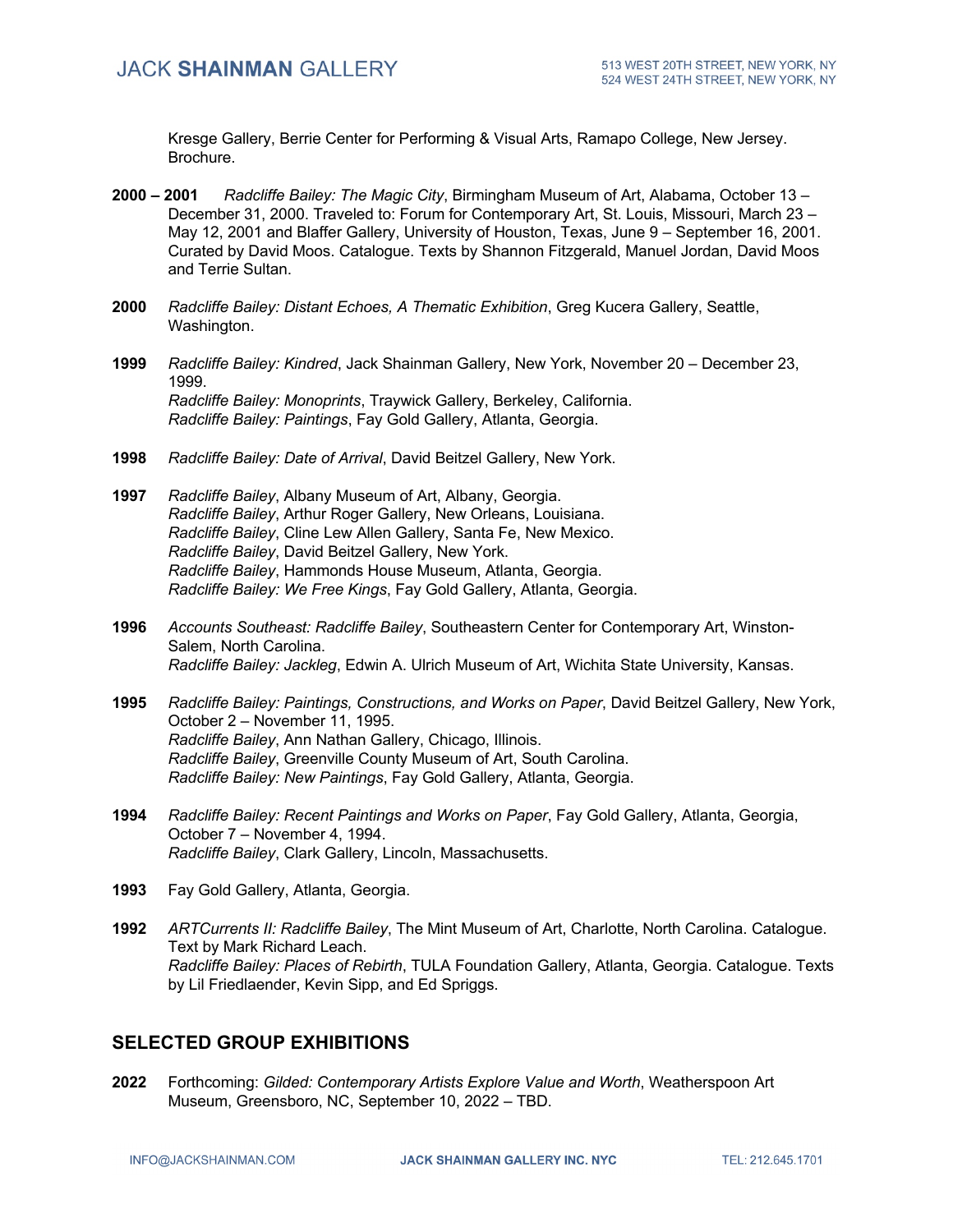**2021 – 2022** *Afro-Atlantic Histories*, The Museum of Fine Arts Houston, Houston, TX, October 24, 2021 - January 17, 2022.

**2021** *Today and Tomorrow*, Gana Art Gallery, Seoul, South Korea, July 2nd - August 1st, 2021. *Under Construction: Collage from The Mint Museum*, Knoxville, Museum, Knoxville, TN, August 20 – November 07, 2021. *re:collections: Six Decades at the Rose Art Museum*, Rose Art Museum at Brandeis University, Waltham, MA, Tentative dates (pending opening) Mid-May–December 19, 2021. *Collection Spotlight: Recent Acquisitions by Black Artists*, LSU Museum of Art, Baton Rouge, LA, March 28 – September 26, 2021. *Visible Man: Art and Black Male Subjectivity*, Fine Arts Center at Bowling Green State University, Bowling Green, Ohio, September 24 – November 7, 2021. *The Dirty South: Contemporary Art, Material Culture, and the Sonic Impulse*, Virginia Museum of Fine Arts, Richmond, VA, May 22 - September 6, 2021.

- **2020 – 2021** *Men of Change*, Thomas Gilcrease Institute of American History and Art, Tulsa, OK, September 17, 2020 – January 17, 2021.
- **2020** *Emerge Selections 2020*, Museum of Contemporary Art Chicago, Chicago, IL, April 25, 2020 May 10, 2020. *Men of Change: Power. Triumph. Truth*., California African American Museum, Los Angeles, California, April 8 – August 23, 2020.
- **2019 – 2020** *Afrocosmologies: American Reflections*, Wadsworth Atheneum Museum of Art, Hartford, Connecticut, October 19, 2019 – January 20, 2020. *Great Force*, Institute for Contemporary Art, Richmond, Virginia, October 5, 2019 – January 5, 2020.
- **2019** *how the light gets in*, Herbert F. Johnson Museum of Art, Cornell University, Ithaca, New York, September 7 – December 8, 2019. *16th Istanbul Biennial*, Istanbul Foundation for Culture and Arts, Istanbul, Turkey, September 14 – November 10, 2019. *New Symphony of Time*, Mississippi Museum of Art, Jackson, Mississippi, September 7, 2019 – ongoing.
- **2018 – 2019** *Chaos and Awe: Painting for the 21st Century*, Chrysler Museum of Art, Norfolk, Virginia, November 15, 2018 – April 28, 2019.
- **2018** *Witness: Themes of Social Justice in Contemporary Printmaking and Photography from the Collections of Jordan D. Schnitzer and his Family Foundation*, Hallie Ford Museum of Art, Salem, Oregon, September 15 – December 20, 2018. *Complex Uncertainties: Artists in Postwar America*, Telfair Museums, Savannah, Georgia, September 30, 2018. *Afro-Atlantic Histories*, The Museu de Arte de São Paulo (MASP), São Paulo, Brazil, June 29 – October 21, 2018. *Chaos and Awe: Painting for the 21st Century*, Frist Art Museum, Nashville, Tennessee, June 22 – September 16, 2018.
- **2017 – 2019** *Third Space / Shifting Conversations About Contemporary Art*, Birmingham Museum of Art, Alabama, January 28, 2017 – January 6, 2019.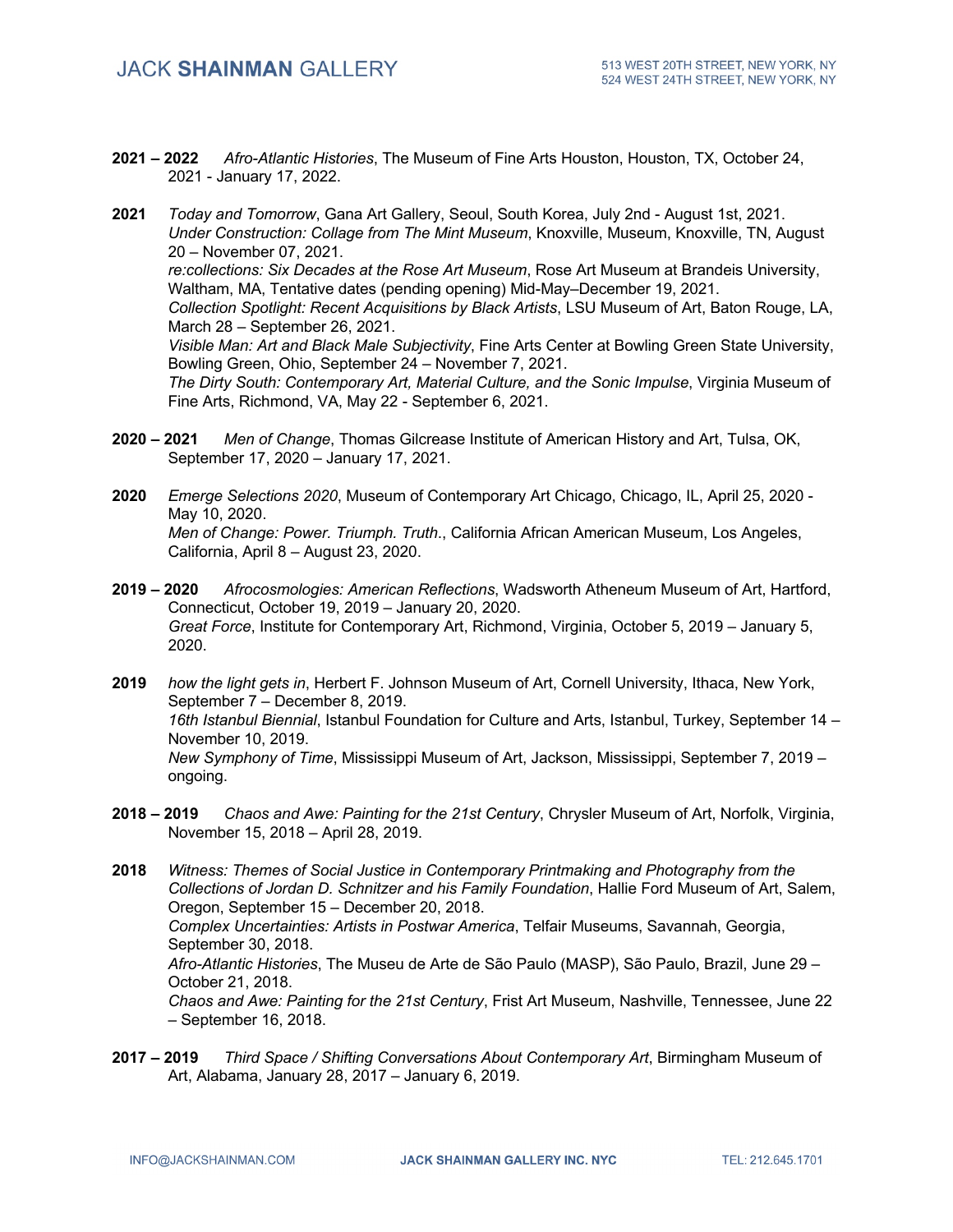**2017 – 2018** *Prospect 4 The Lotus in Spite of the Swamp*, New Orleans, Louisiana, November 18, 2017 – February 25, 2018.

*Call & Response: Reinterpreting MOCA Jacksonville's Permanent Collection*, The Museum of Contemporary Art (MOCA), Jacksonville, Florida, September 2017.

- **2017** *Black Matters*, Galerie Barbara Thumm, Berlin, Germany, September 16 November 4, 2017.
- **2016 – 2017** *Bedazzled*. The Lehman College Art Gallery, New York, September 20 January 14, 2017.

*Southern Accent: Seeking the American South in Contemporary Art*, Nasher Museum of Art, Duke University, Durham, North Carolina, September 1, 2016 – January 8, 2017. Traveled to: Speed Art Museum, Louisville, Kentucky, April 30 – August 20, 2017. Curated by Trevor Schoonmaker.

- **2016** *Summer 2016: Collected Works*, Rennie Collection at Wing Sang, Vancouver, Canada, June 18 October 15, 2016. *Material Issue*, Kentucky Museum of Art and Craft, Louisville, Kentucky, June 4 – September 4, 2016.
- **2015 – 2016** *Winter in America*, The School | Jack Shainman Gallery, Kinderhook, New York, October 17, 2015 – March 19, 2016.
- **2015** *Field, Road, Cloud: Art and Africa*, Anna K. Meredith Gallery, Des Moines Art Center, Des Moines, Iowa, February 14 – April 19, 2015. *Bring in the Reality*, The Nathan Cummings Foundation, New York, May 13 – September 17, 2015. Organized by No Longer Empty. *Breath/Breadth: Contemporary American Black Male Identity*, Maier Museum of Art at Randolph College, Lynchburg, Virginia, September 3 – December 11, 2015. *Status Quo*, The School | Jack Shainman Gallery, Kinderhook, New York, January 31 – April 12, 2015.
- **2014 – 2015** *Kongo across the Waters*, Samuel P. Harn Museum of Art, University of Florida, Gainesville. Traveled to: Jimmy Carter Presidential Library and Museum in partnership with the Ivan Allen College of Liberal Arts, Georgia Institute of Technology, Atlanta, Georgia, May 17 – September 21, 2014; Princeton University Art Museum, New Jersey, October 25, 2014 – January 25, 2015; New Orleans Museum of Art, Louisiana, February 27 – May 25, 2015. Catalogue. *Fusion: Art of the 21st Century*, 21st Century Gallery, Virginia Museum of Fine Arts, Richmond, December 19, 2014 – July 26, 2015.
- **2014** *The First International Biennial of Contemporary Art of Cartagena de Indias*, Colombia, February 7 – April 7, 2014.

*Sound Vision: Contemporary Art from the Collection*, Nasher Museum of Art at Duke University, Durham, North Carolina, March 6 – August 3, 2014.

*Dak'Art 2014: Biennale de l'Art Africain Contemporain*, Dakar, Senegal, May 9 – June 8, 2014. *Structure of the World*, McMaster Museum of Art, Hamilton, Ontario, May 2 – August 16, 2014. *If You Build It*?*,* No Longer Empty, New York, June 25 – August 10, 2014.

*Recent Acquisitions: Selections from the Elliot and Kimberly Perry Collection*, The Fogelman Galleries of Contemporary Art at the University of Memphis, Tennessee, August 25 – October 10, 2014.

*Mise En Scène*, The School | Jack Shainman Gallery, Kinderhook, NY, August – December 2014. *Other Ways; Other Times: Influences of African-American Tradition from St. Louis Collections*, Philip Slein Gallery, St. Louis, Missouri, October 24 – November 22, 2014.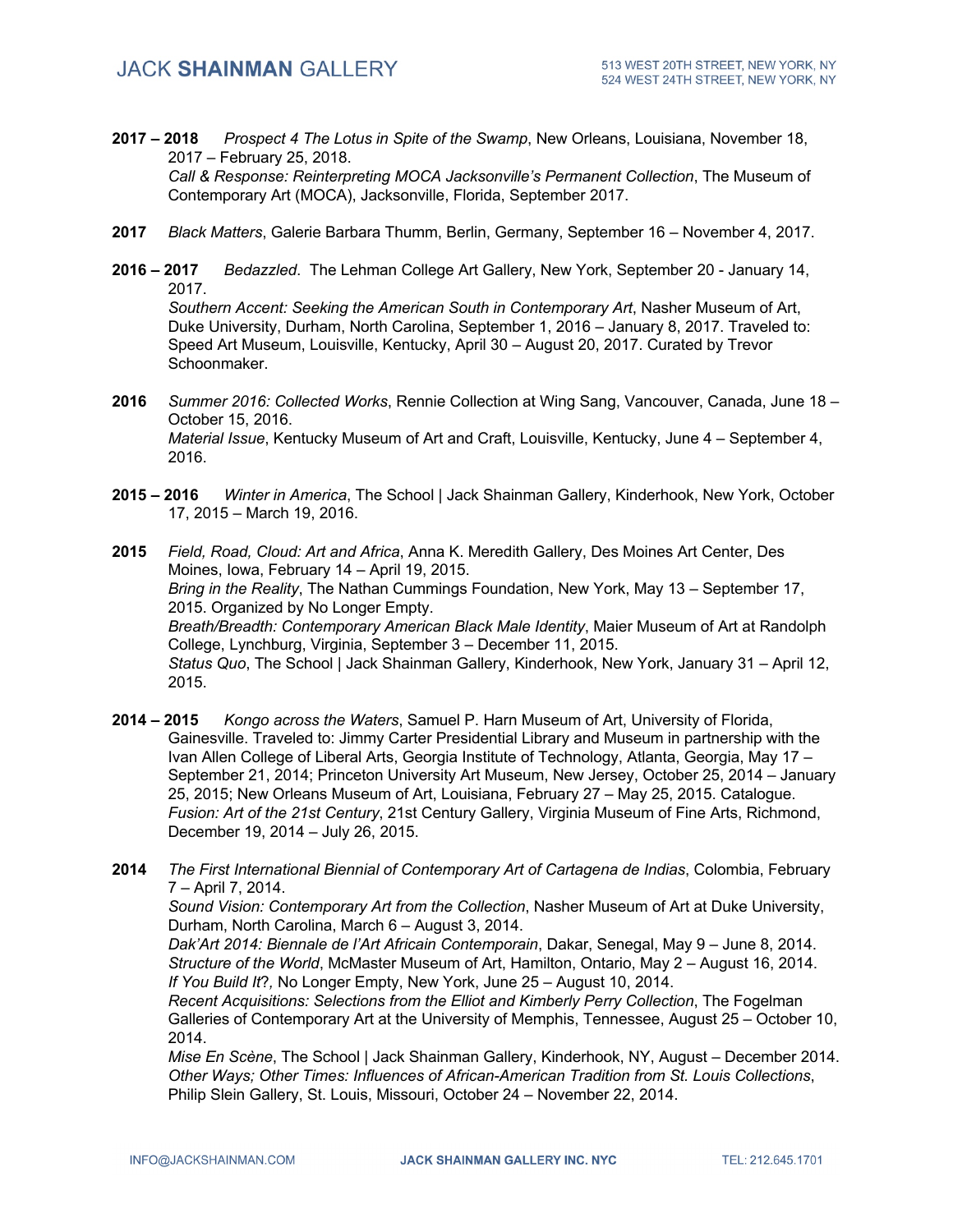*Civil Rights: We have it in our power to bring the world over again*, Void Patrick Street Gallery, Derry, Northern Ireland, October 25 – December 20, 2014.

- **2013 – 2014** *Under Pressure: Contemporary Prints from Jordan D. Schnitzer and His Family Foundation*, Utah Museum of Fine Arts, Salt Lake City, Utah, September 5, 2013 – January 5, 2014.
- **2013** *Employing Voice, Embracing Agency*, University of Arkansas, Fayetteville, Arkansas, January 14 – March 12, 2013.

*Notes*, Bridgette Mayer Gallery, Philadelphia, Pennsylvania, April 3 – April 27, 2013. *Drawing Inside the Perimeter*, High Museum, Atlanta, Georgia, June 27 – September 22, 2013. *Etched in Collective History*, Birmingham Museum of Art, Alabama, August 18 – November 17, 2013. Catalogue.

*Manipulated*, Gallery See, SCAD Museum of Art, Atlanta, Georgia, September 3 – December 27, 2013.

*Du Bois In Our Time*, University Museum of Contemporary Art, University of Massachusetts, Amherst, September 10 – December 8, 2013.

*Under Pressure: Contemporary Prints from Jordan D. Schnitzer and his family foundation*, Utah Museum of Fine Arts, Fall 2013.

**2012** *28 Days*, Justina M. Barnicke Gallery, University of Toronto, Ontario, Canada, January 18 – February 19, 2012.

*Prose/Re-Prose: Figurative Works Then and Now*, SCAD Museum of Art, Savannah, Georgia, July 23 – November 18, 2012.

*African American Art Since 1950: Perspectives from the David C. Driskell Center*, David C. Driskell Center, University of Maryland, College Park, September 20 – December 14, 2012. Traveled to: Taft Museum of Art, Cincinnati, Ohio, February 15 – April 28, 2013; The Harvey B. Gantt Center for African-American Arts, Charlotte, North Carolina, January 16 – June 15, 2015; Figge Art Museum, Davenport, Iowa, September 15, 2014 – January 4, 2015; Polk Museum of Art, Lakeland, Florida, March 21 – June 29, 2015.

- **2011 – 2014** *Remix: Selections from the International Collage Center*, Samek Art Gallery, Bucknell University, Lewisburg, Pennsylvania, October 14 – December 4, 2011. Traveled to: Katonah Museum of Art, Katonah, New York, June 30 – October 13, 2013; Bates College Museum of Art, Lewiston, Maine, January 17 – March 21, 2014.
- **2011 – 2012** *Beyond Bearden: Creative Responses*, Harvey B. Gantt Center for Africa-American Arts + Culture, Charlotte, North Carolina, September 2, 2011 – January 22, 2012. *Karmic Abstraction*, Bridgette Mayer Gallery, Philadelphia, Pennsylvania, November 1, 2011 – January 15, 2012. Catalogue. Text by John Yau.
- **2011** *Intersection: Photography / Painting / Document*, Marlborough Chelsea, New York, June 23 July 22, 2011.
- **2010 – 2012** *Southern Journeys: African American Artists of the South*, Appleton Museum of Art, Ocala, Florida, April 6 – May 25, 2010. Traveled to: Bessie Smith Cultural Center, Chattanooga, Tennessee, June 16 – August 11, 2010; Wayland Baptist University, Plainview, Texas, September 1, 2010 – January 7, 2011; Mosaic Templars Cultural Center, Little Rock, Arkansas, January 28 – August 11, 2011; September 1 – October 20, 2011; African American Museum, Dallas, Texas, November 10, 2010 – January 7, 2012; Lauren Rogers Museum of Art, Laurel, Missouri, January 28 – March 16, 2012. Organized by Exhibits USA. Curated by Dr. Stella Jones.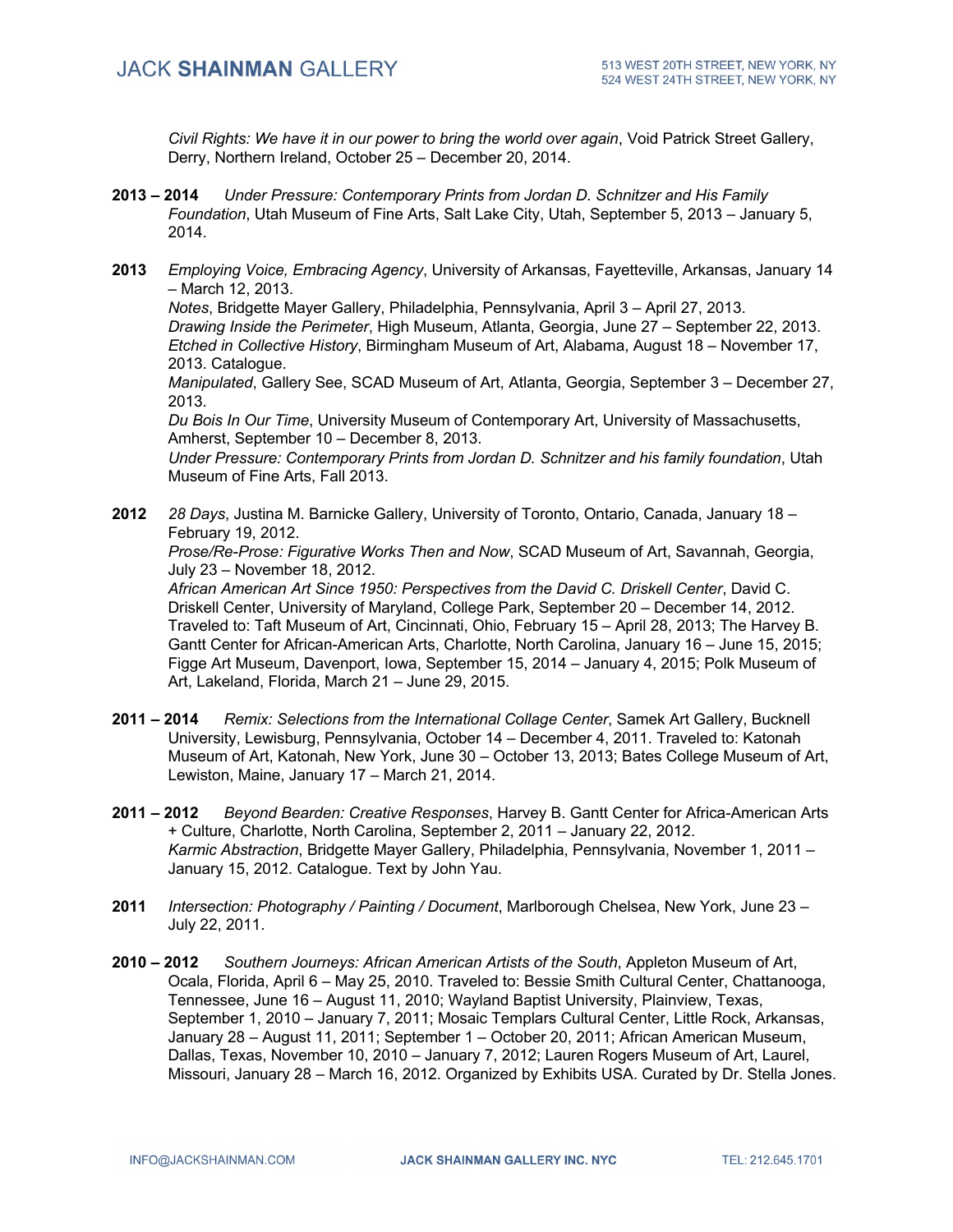**2010** *Afro-Modernism: Journeys through the Black Atlantic*, Tate Liverpool, United Kingdom, January 25 – April 25, 2010.

*Afro Modern: Journeys through the Black Atlantic*, Tate Liverpool, Liverpool, United Kingdom, January 29 – April 25, 2010. Traveled to: Centro Galego de Arte Contemporanea, Santiago de Compostela, Spain. Curated by Tanya Barson and Peter Gorschluter. Catalogue. *From Then to Now: Masterworks of Contemporary African American Art*, Museum of Contemporary Art, Cleveland, Ohio, January 29 – May 9, 2010. *Black Artists of Georgia: Selections from the Tubman Museum*, Arts Clayton Gallery, Jonesboro, Georgia, April 1 – May 21, 2010. *Southern Journeys: African American Artists of the South*, Appleton Museum, Ocala, Florida,

April 3 – March 22, 2010.

- **2009** *Tradition Redefined: The Larry and Brenda Thompson Collection of African America Art*, David C. Driskell Center, University of Maryland, College Park, February 18 – May 29, 2009. Catalogue. *Chelsea in Havana*, Havana Biennial, Havana, Cuba. *Uncharted*, University Art Museum, University at Albany, New York.
- **2008 – 2009** *NeoHooDoo: Art for a Forgotten Faith*, The Menil Collection, Houston, Texas, June 27 September 28, 2008. Traveled to: MoMA PS1, Long Island City, New York, October 19, 2008 – January 26, 2009; Miami Art Museum, Florida, February 20 – September 13, 2009. Catalogue. *I Am A Man*, Museum of Contemporary African Diasporan Arts (MoCADA), Brooklyn, New York, September 25, 2008 – January 18, 2009. Curated by Kevin Powell.
- **2008** *Willie Little, Radcliffe Bailey, and Etiye Dimma Poulsen*, Joie Lassiter Gallery, Charlotte, North Carolina, February 1 – March 29, 2008. *Art of the United States*, Mint Museum of Art, Charlotte, North Carolina. *Scene in America: A Contemporary Look at the Black Male Image*, Mint Museum of Art, Charlotte, North Carolina, April 19 – November 2, 2008. *Maritime: Ships, Pirates and Disasters*, The Contemporary Art Galleries: Storrs + Stamford, Stamford, Connecticut. *Uncoordinated*, Contemporary Arts Center, Cincinnati, Ohio.
- **2007 – 2008** *Sweet Sweetback's Badasssss Song*, Von Lintel Gallery, New York, November 29, 2007 – January 20, 2008. Curated by Collette Blanchard. Catalogue.
- **2007** *Reverence*, Hudson Valley Center for Contemporary Art, Peekskill, New York, May 20 July 29, 2007. *The Color Line*, Jack Shainman Gallery, New York, July 16 – August 3, 2007. Curated by Odili Donald Odita. Catalogue. Text by N'Gone Fall. *Taking Aim: Selections from the Elliot L. Perry Collection*, Clough-Hanson Gallery, Rhodes College, Memphis, Tennessee, August 31 – October 11, 2007. Curated by Isolde Brielmeyer. Catalogue. *Collection Parallax*, Kresge Gallery, Ramapo College, Mahwah, New Jersey. *Returnal,* Solomon Projects, Atlanta, Georgia.
- 2006 2007 *Black Panther Rank and File*, Yerba Buena Center for the Arts, San Francisco, California, March 17 – June 2, 2006. Traveled to: Southeastern Center for Contemporary Art, Winston-Salem, North Carolina, July 21 – November 30, 2007.
- 2006 *Parallel Economies*, Wertz Contemporary, Atlanta, Georgia, February 3 March 4, 2006. Catalogue.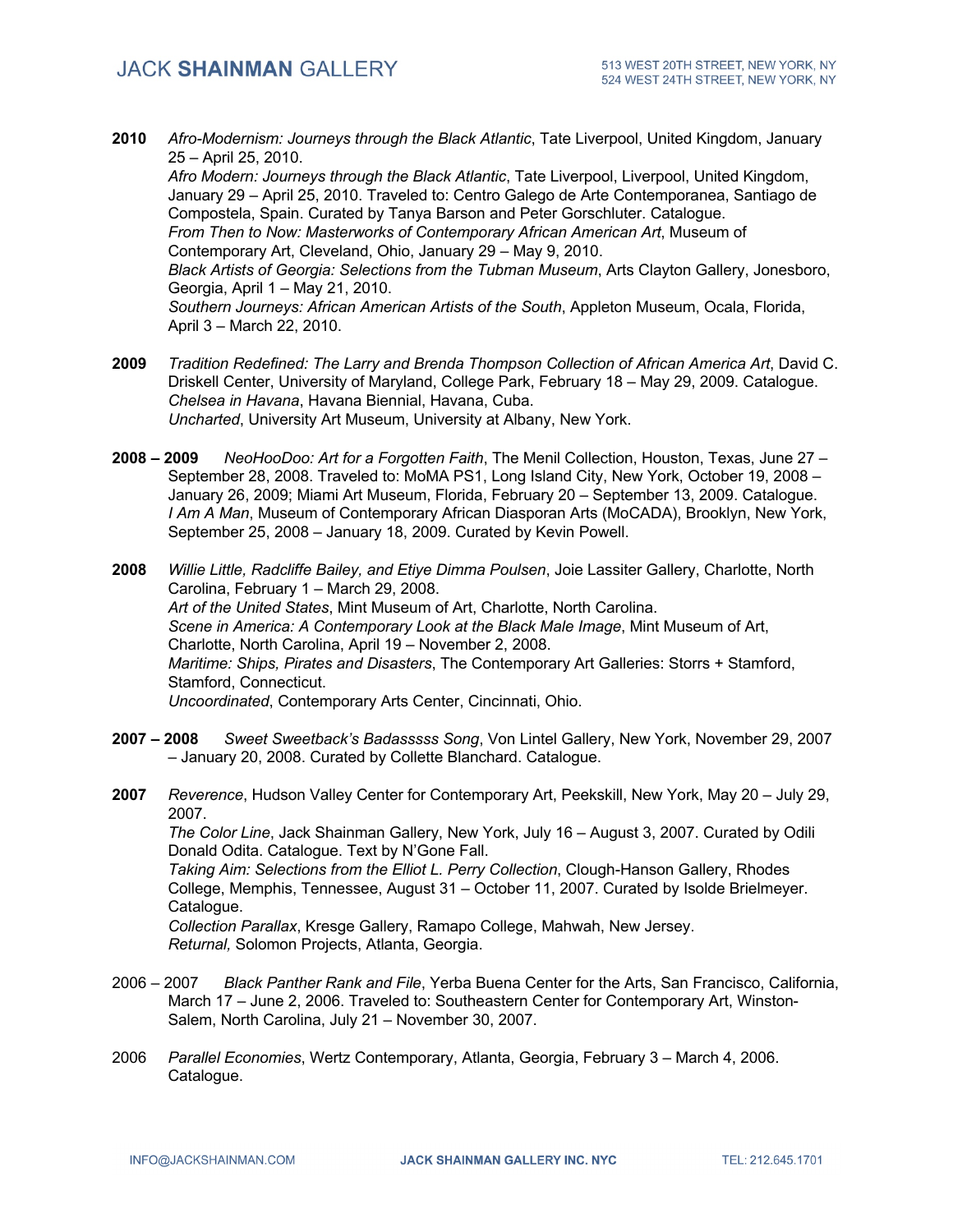*Focus: Artist Collections*, Museum of Contemporary Art of Georgia, Atlanta, May 4 – July 22, 2006.

*New Horizons: Selections from the Permanent Collection*, Telfair Museum of Art, Savannah, Georgia.

*The Whole World is Rotten*, Contemporary Arts Center, Cincinnati, Ohio.

- **2005** *More than Dirty South*, Ambrosino Gallery, Miami, Florida. *The Whole World is Rotten: Free Radicals and the Gold Coast Slave Castles of Paa Joe*, Jack Shainman Gallery, New York. Clough Hanson Gallery, Rhodes College, Memphis, Tennessee.
- **2005 – 2006** *30th Parallel: A Convergence of Contemporary Painting*, Jacksonville Museum of Contemporary Art, Florida, September 15, 2005 – January 4, 2006.
- **2004 – 2006** *Common Ground: Discovering Community in 150 Years of Art, Selections from the Collection of Julia J. Norrell*, Corcoran Gallery of Art, Washington, DC, October 23, 2004 – January 31, 2005. Traveled to: North Carolina Museum of Art, Raleigh, May 7 – June 16, 2006. Catalogue. Texts by Jacquelyn Days Serwer, Paul Roth, Merry A. Foresta, and Julia J. Norrell.

**2004** *Thinking with Blood: Conflict and Culture in the American South*, Tubman African American South, Macon, Georgia, January 8 – February 22, 2004. Traveled to: Hite Gallery, University of Louisville, Kentucky; Asheville Art Museum, University of North Carolina, Asheville, March 19– June 20, 2004; Dorsky Gallery, New York. Curated by Craig Bunting. *Images of America, African American Voices: Selections from the Collection of Mr. and Mrs. Darrell Walker*, Walton Arts Center, Fayetteville, North Carolina, January 9 – March 27, 2004. Catalogue. *10th Anniversary: Selected works by gallery artists in all media*, Solomon Projects, Atlanta, Georgia. *A Charge to Keep*, Jack Shainman Gallery, New York. *Common Ground, Discovering Community in 150 Years of Art, Selections from the collection of Julia Norrell*, Corcoran Museum of Art, Washington, DC. *Hair Stories*, Chicago Cultural Center, Chicago, Illinois. *Multi-Tasking*, Islip Museum of Art, Islip, New York. *Syncopated Rhythms Ensemble Improvisation*, Clifford Chance, New York.

Queens Museum of Art, Queens, New York.

**2003 – 2005** *Hair Stories*, Scottsdale Museum of Contemporary Art, Arizona, October 3, 2003 – January 4, 2004. Traveled to: Clark Atlanta University Galleries, Atlanta, Georgia, February 1 – April 10, 2004; Chicago Cultural Center, Illinois, May 4 – July 3, 2004; Museum of the African Diaspora, San Francisco, California, January – March 2005; Contemporary Arts Center, New Orleans, Louisiana, April 16 – June 19, 2005; Forty Acres Art Gallery, Sacramento, California, June – August 2005; Crocker Art Museum, Sacramento, California, July 9 – September 11, 2005. Catalogue. Texts by Kim Curry-Evans and Dr. Neal A. Lester. *Black President: The Art and Legacy of Fela Anikulapo Kuti*, New Museum of Contemporary Art, New York, July – September 2003. Traveled to: Yerba Buena Center for the Arts, Seattle, Washington, April – July 2004; Barbican Art Gallery, London, United Kingdom, September 9 –

October 24, 2004; Contemporary Arts Center, Cincinnati, Ohio, December 18, 2004 – March 6, 2005. Catalogue.

**2003 – 2004** *Visualizing Identity*, Jack S. Blanton Museum of Art, University of Texas, Austin, August 27, 2003 – January 4, 2004.

*Images of the Spirit*, The Arts Center, St. Petersburg, Florida.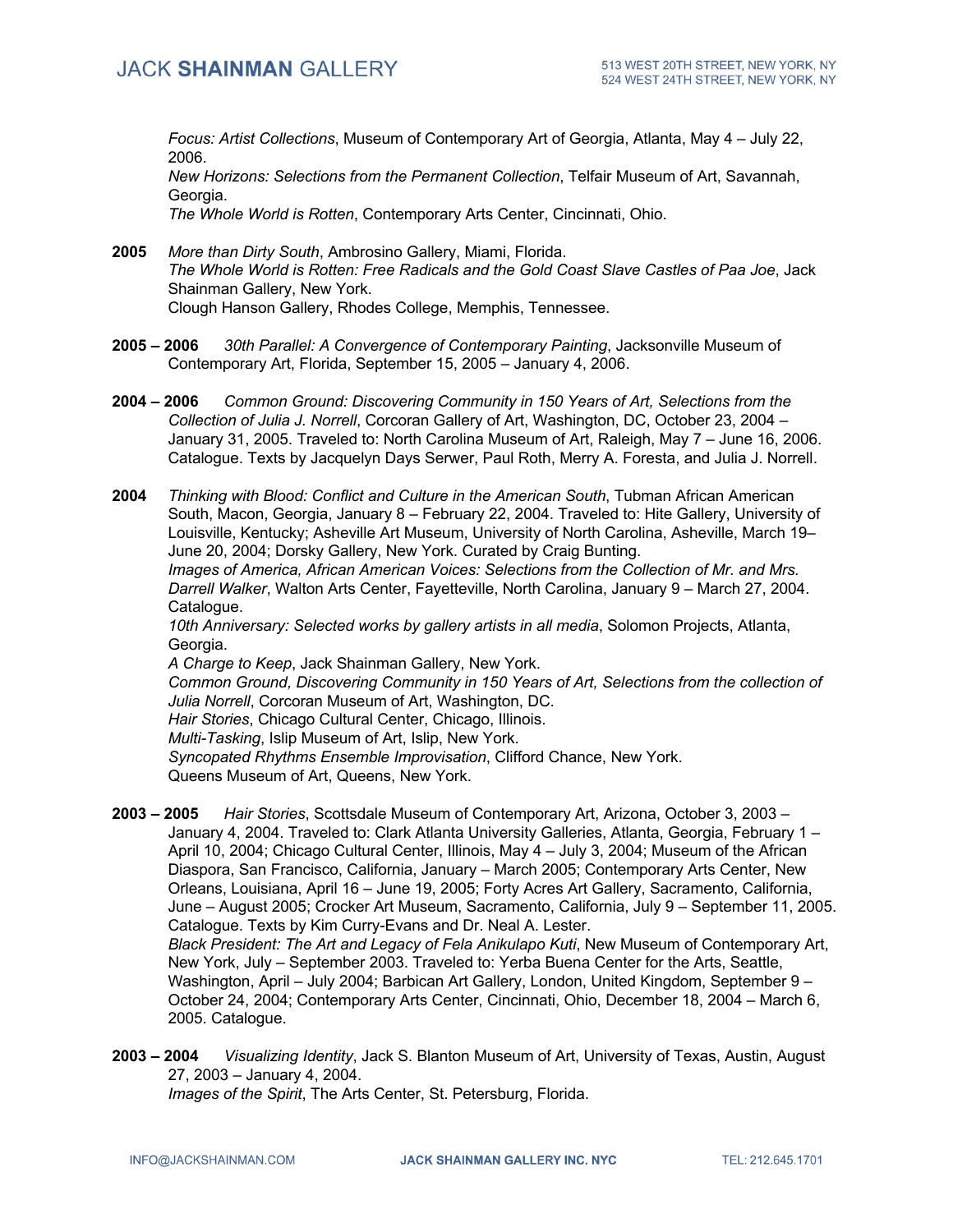*Landscape as Metaphor*, The Logan Collection, Vail, Colorado.

- **2003** *Black is a Color: African American Art from the Corcoran Gallery of Art*, Corcoran Gallery of Art, Washington, DC, February 1 – April 7, 2003. Curated by Susan Badder. *A Century of Collecting: African American Art in the Art Institute of Chicago*, Art Institute of Chicago, Illinois, February 16 – May 18, 2003. Curated by Daniel Schulman. *Portraiture: Every Picture Tells A Story*, Solomon Projects, Atlanta, Georgia. Asheville Art Museum, Asheville, North Carolina. Dorsky Gallery, New York. The Harriet Tubman African American Museum, Macon, Georgia. Hite Gallery, University of Louisville, Louisville, Kentucky.
- **2002** *Beyond the Pale*, Neurberger Museum of Art, SUNY Purchase College, Purchase, New York. *Spiritual Migration*, Diggs Gallery, Winston-Salem State University, North Carolina. *Summarize/Summer Eyes*, Jan Weiner Gallery, Kansas City, Missouri.
- **2001 – 2002** *Impact*, Georgia Museum of Art, University of Georgia, Athens, Georgia, December 15, 2001 – February 3, 2002. *Prints by Georgia Artists*, Swan Coach House Gallery, Atlanta, Georgia, December 2001 – January 12, 2002.
- **2001** *Rhapsody: Selections from Valley Art Connections*, Nelson Fine Arts Center, Arizona State University Art Museum, Tempe, February 10 – May 13, 2001. Catalogue. Text by Jean Makin. *New Prints 1991*, International Print Center, New York, May 15 – August 3, 2001. *Starry Night*, Jack Shainman Gallery, New York, July 10 – 27, 2001. *Jazz and Visual Improvisations*, Katonah Museum of Art, Katonah, New York. Catalogue. *New Orleans Triennial*, New Orleans Museum of Art, New Orleans, Louisiana. *Visibilities*, Tippy Stern Fine Art, Charleston, South Carolina.
- **2000** *Inner Eye*, Neuberger Museum of Art, Purchase, New York. *In the Shadow of the Flag*, Tippy Stern Fine Art, Charleston, South Carolina. Catalogue.
- **2000 – 2001** *Our New Day Begun: African American Artists Entering the Millennium*, Texas Southern University Museum, Houston, Texas, November 12, 2000 – February 18, 2001. Traveled to: Lyndon Baines Johnson Library & Museum, Austin, Texas; African American Museum, Dallas, Texas; Texas Southern University, Texas. Catalogue.
- **1999** *Locating the Spirit: Religion and Spirituality in African America Art*, Anacostia Museum and Center for African American History and Culture, Washington, DC, February 14 – June 15, 1999. Catalogue. Texts by Deborah Willis, Leslie King-Hammond, and Halima Taha. *The Conversation*, Jack Shainman Gallery, New York.
- **1998** *Echoes of Tradition*, Clark Atlanta University, Atlanta, Georgia. *Group Exhibition*, David Beitzel Gallery, New York. *Inner Eye: Contemporary Art from the Marc and Livia Straus Collection*, Samuel P. Harn Museum of Art, University of Florida, Gainesville, Florida. Traveled to: Knoxville Museum of Art, Tennessee; University of Georgia, Georgia Art Museum, Athens; Chrysler Museum of Art, Norfolk, Virginia; Neuberger Museum of Art, SUNY Purchase, New York. *Knowing Children*, David Beitzel Gallery, New York. *New Voices/New Visions: 23 Contemporary Artists*, University Art Gallery, University of California, San Diego. *Prints from Paulson Press*, Traywick Gallery, Berkeley, California.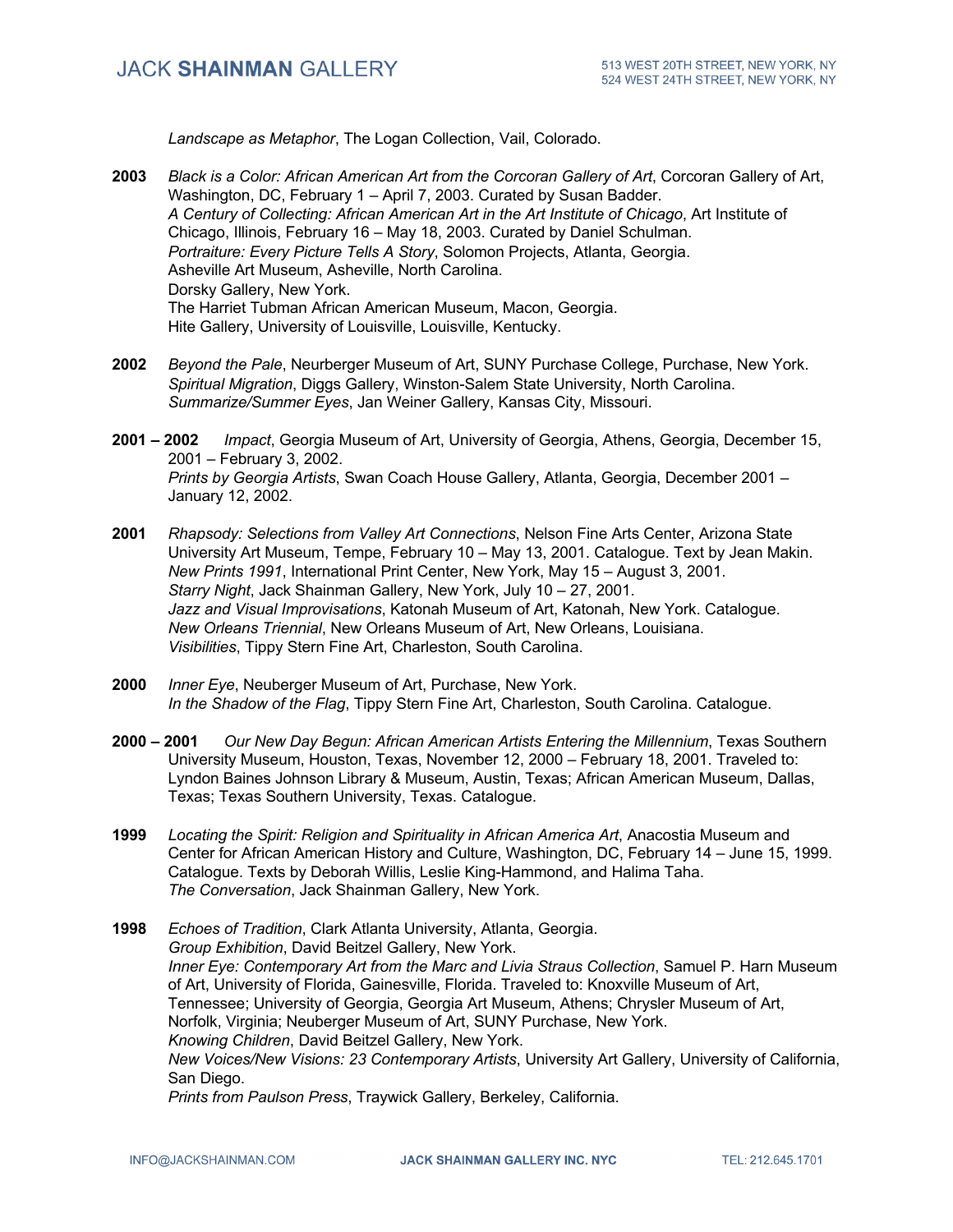**1997** *As Time Goes By*, Whitney Museum of American Art at Champion, Champion, Connecticut. *Best of the Season, 1996–1997*, The Aldrich Museum of Contemporary Art, Ridgefield, Connecticut.

*Out of Bounds: New Work by Eight Southeast Artists*, Archer M. Huntington Art Gallery, University of Texas at Austin, Austin, Texas.

**1996 – 1997** *Burning Issues: Contemporary African American Art*, Fort Lauderdale Museum of Art, Florida, October 25, 1996 – January 5, 1997. Curated by Laurence Palmer. Catalogue. Text by A. M. Weaver.

**1996** *No Doubt: African-American Artists of the '90s*, The Aldrich Museum of Contemporary Art, Ridgefield, Connecticut, May 19 – September 1, 1996. Curated by Renee Cox and Maurice Berger. Catalogue. *Decathalon*, Fay Gold Gallery, Atlanta, Georgia. *Out of Bounds: New Work by 8 Southeast Artists*, Nexus Contemporary Art Center, Atlanta, Georgia. Catalogue.

- **1995** *Insight*, David Beitzel Gallery, New York, June 22 July 28, 1995. *Equal Rights and Justice*, The Smithsonian Institution, Washington, DC. *Home is Where…*, Weatherspoon Art Gallery, University of North Carolina, Greensboro. Catalogue. Project Row Houses, Houston, Texas. Curated by Deborah Grotfeldt.
- **1994** *Equal Rights and Justice: Reflections on Rights*, High Museum of Art, Atlanta, Georgia, May 24 August 28, 1994. *The Woodruff Memorial Exhibition: Curator's Choice*, The Studio Museum of Harlem, New York, May 24 – August 28, 1994. Curated by Helen M. Shannon. Catalogue. *Art on Paper 1994: The 30th Annual Exhibition of Art on Paper*, Weatherspoon Art Gallery, University of North Carolina, Greensboro. *East Coast: A Traveling Group Exhibition and Publication*, French visual art agencies and cultural organizations and museums. Curated by Marion and Robert Einbeck. Clark Gallery, Lincoln, Massachusetts. David Beitzel Gallery, New York.
- **1993** 8 + 1 Artists from Atlanta, Tangeman Fine Arts Gallery, University of Cincinnati, Ohio, January 4 – May 9, 1993. Catalogue. Texts by Theresa Leininger and Jerry Cullum. 20 Years/20 Artists, Nexus Contemporary Art Center, Atlanta, Georgia, September 11 – October 16, 1993.

La Foire Internationale d'Art Contemporain, The Grand Palais, Paris, France.

**1992** *Black Nativity: Spirituality in Contemporary African American Art*, Hughley Gallery, Atlanta, Georgia.

*Columbian Encounter and an Artist's Response to the Discovery of the New World*, Agnes Scott College, Decatur, Georgia.

*Four Black Artists of the '90s*, University of Florida, Gainesville. *Nexus Biennale: Into the Light*, Nexus Contemporary Art Center, Atlanta, Georgia. *Persons*, Space One Eleven, Birmingham, Alabama.

**1991** *The Eleventh Annual Atlanta Life National Art Competition and Exhibition*, Atlanta Life Insurance Co., Georgia, February 9 – March 15, 1991. Catalogue.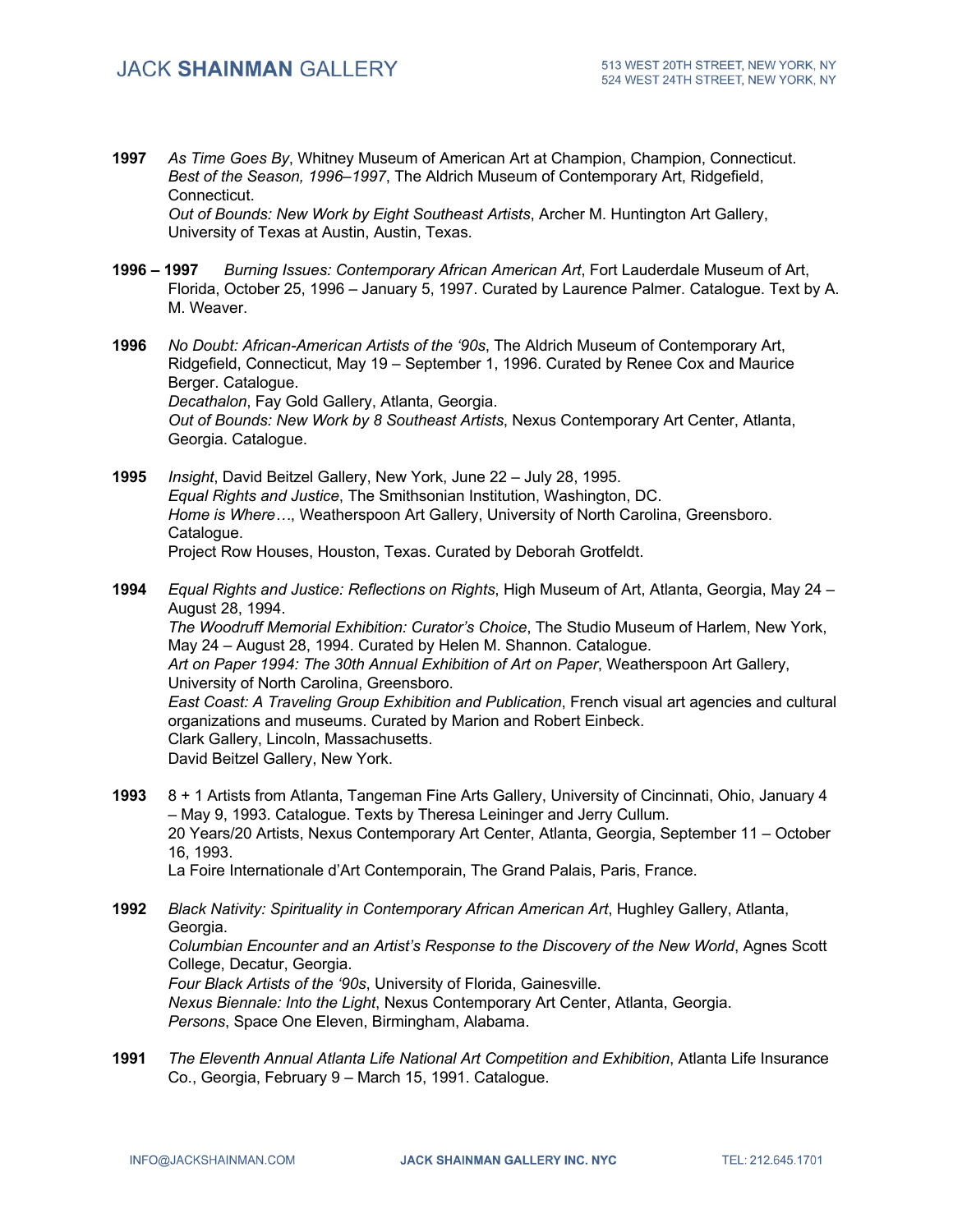*Black Nativity, Spirituality in Contemporary African American Art*, Hughley Gallery, Atlanta, Georgia, December 1991. *Black Men, Image/Reality*, New Visions Gallery, Atlanta, Georgia. *Soldiers*, Gallery 10, Atlanta, Georgia. *Summer Exhibition '91*, McIntosh Gallery, Atlanta, Georgia. Atlanta College of Art, Georgia. Central Metals Sculpture Competition, Fulton County Courthouse, Atlanta, Georgia.

**1990** *Expressions from the New Generation*, North Carolina Central University, Durham, North Carolina.

## **PUBLIC COLLECTIONS**

Akron Museum of Art, Akron, Ohio Art Institute of Chicago, Chicago, Illinois Birmingham Museum of Art, Alabama Brooks Museum of Art, Memphis, Tennessee Coleccion Solo, Madrid, Spain Columbus Museum, Columbus, Georgia Dallas Museum of Art, Texas Davis Museum at Wellesley College, Wellesley College, Massachusetts Denver Art Museum, Colorado Embassy of the United States of America, Kampala, Uganda Embassy of the United States of America, Rabat, Morocco Ford Foundation, New York, New York Hammonds House, Atlanta, Georgia Harvard University Art Collection, Cambridge, Massachusetts High Museum of Art, Atlanta, Georgia Knoxville Convention Center, Tennessee McNay Art Museum, San Antonio, Texas Metropolitan Museum of Art, New York Metropolitan Pier and Exposition Authority Collection Mint Museum of Art, Charlotte, North Carolina Museum of Contemporary Art Chicago, Chicago, IL Museum of Fine Arts, Houston, Texas Museum of Fine Arts, Montreal, Canada Nasher Museum of Art, Duke University, Durham, North Carolina Nelson-Atkins Museum of Art, Kansas City, Missouri New Britain Museum of Art, Connecticut Norton Museum of Art, West Palm Beach, Florida Pennsylvania Academy of Fine Art, Philadelphia Rose Art Museum, Waltham, MA Sheldon Museum of Art, Lincoln, Nebraska Smithsonian Institution, Washington, D.C. Studio Museum Harlem, New York, NY Telfair Museum of Art, Savannah, Georgia Ulrich Museum of Art, Wichita State University, Kansas University Museum of Contemporary Art, UMass, Amherst, Massachusetts Virginia Museum of Fine Arts, Richmond, Virginia Weatherspoon Art Museum, University of North Carolina, Greensboro, North Carolina William Benton Museum of Art, Storrs, Connecticut